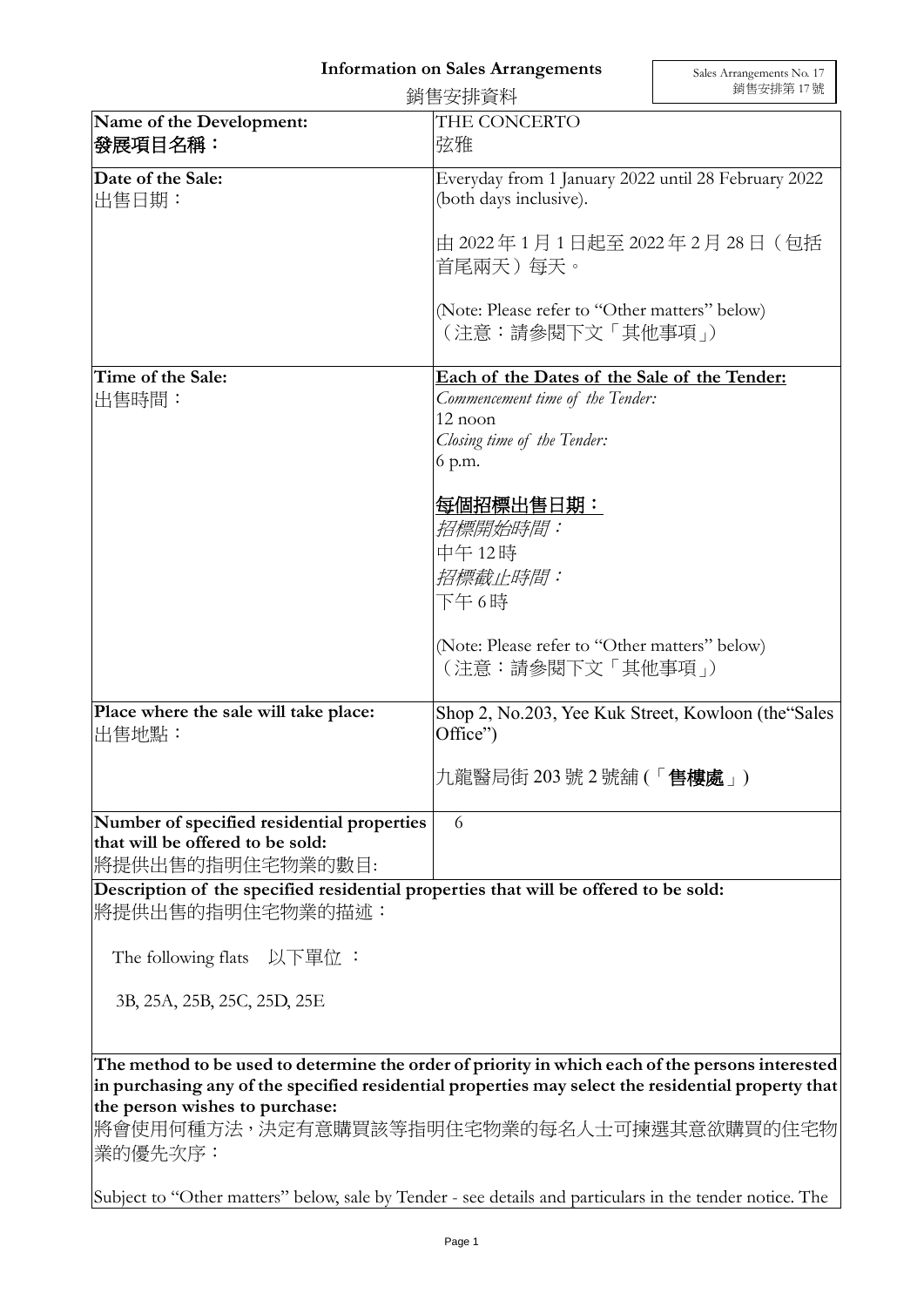tender notice and other relevant tender documents of the specified residential property(ies) will be made available for collection free of charge at the following venue/period :

Sales Office

- (a) 31 December 2021: From 12 noon 6 p.m.
- (b) subsequent dates until and inclusive of 28 February 2022: during the aforesaid Time of Sale.

受制於下文「其他事項」,以招標方式出售 - 請參閱指明住宅物業的招標公告的細節和詳 情。招標公告及其他有關招標文件可於可於下列地點/時段免費領取:

售樓處

- (a) 2021 年 12 月 31 日:由中午 12 時至下午 6 時。
- (b) 之後日子直至及包括 2022 年 2 月 28 日:在上述出售時間。

**The method to be used, where 2 or more persons are interested in purchasing a particular specified residential property, to determine the order of priority in which each of those persons may proceed with the purchase:**

在有兩人或多於兩人有意購買同一個指明住宅物業的情況下,將會使用何種方法決定每名 該等人士可購買該物業的優先次序:

Please refer to the above method. 請參照上述方法。

## **Other matters:**

其他事項:

- 1. The Vendor does not undertake and is under no obligation to review, consider or accept the highest offer or any offer at all for the purchase of any specified residential property. The Vendor has the absolute right to withdraw from the sale of any specified residential property at any time before the acceptance of any offer. The Vendor has the absolute right to change the closing date and/or time of the tender from time to time by amending the Sales Arrangements. 賣方並不承諾亦無責任閱覽、考慮或接受認購任何指明住宅物業最高出價之要約或任何 要約。賣方有絕對權利於接受任何要約前於任何時間撤回出售任何指明住宅物業。賣方 有絕對權利透過修改銷售安排不時更改招標截止日期及/或時間。
- 2. Persons interested in submitting tenders of the specified residential properties are reminded to read the latest register of transactions of the Development so as to ascertain whether a particular specified residential property is still available for tender. A specified residential property will become unavailable for tender once the Vendor accepts a tender after the close of a previous tender exercise of that specified residential property (whether under this Sales Arrangements or any other Sales Arrangements, if applicable) (if any). Please note also that the register of transactions of the Development may not be updated immediately after the Vendor accepts a tender.

有意遞交指明住宅物業的投標的人士敬請檢視發展項目的成交紀錄冊,以知悉某一指明 住宅物業是否仍然可供招標出售。一旦賣方在該指明住宅物業(不論是於本銷售安排下 或任何其他銷售安排下,如適用)的先前的招標程序(如有)完結後接納該指明住宅物 業的投標,該指明住宅物業即變為不再可供招標出售。另請亦注意發展項目的成交紀錄 冊未必一定於賣方接納投標後立即更新。